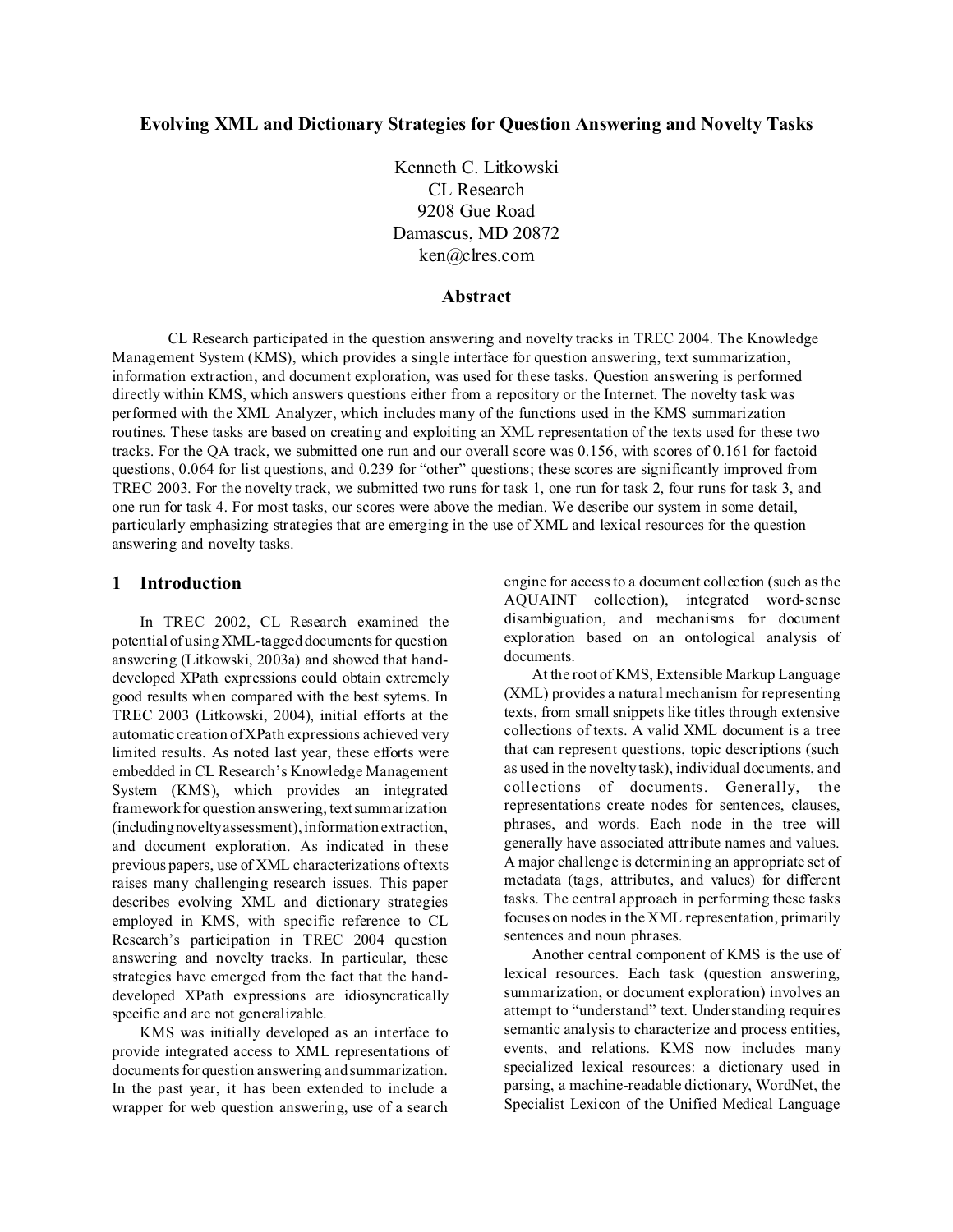System, specially developed verb and preposition dictionaries, and a Roget-style thesaurus.

Section 2 presents the TREC QA and Novelty problem descriptions. Section 3 describes the KMS, specifically components for processing texts and for performing particular NLP tasks. Section 4 provides our question answering results, particularly our experience in handling different types of questions. Section 5 describes our novelty experiments, particularly identifying insights about the nature of the task as they emerged. Section 6 describes the underlying functionality used in performing the question answering and novelty tasks.

# **2 Problem Description**

The TREC 2004 QA and Novelty tasks used the AQUAINT Corpus of English News Text on two CD-ROMs, about one million newswire documents from the *Associated Press Newswire*, *New York Times Newswire*, and *Xinhua News Agency*. These documents were stored with SGML formatting tags (XML compliant).

For the QA track, participants were provided with 65 targets, primarily names of people, groups, and organizations, viewed as entities for which definitional information was to be assembled. For each target, a few factual questions were posed, totaling 230 factoid questions for the 65 targets (e.g., "Who founded the Black Panthers organization?" and "Where was it founded?"). One or two list questions for each target were also posed for most of the targets (e.g., "Who were members of the Black Panthers?"); there were 56 list questions. Finally, for each target, "other" information was to be provided, simulating an attempt to "define" the target. Each target was used as a search query against the AQUAINT corpus and the top 50 documents were provided, along with a list of the top 1000 documents.

Participants were required to answer the 230 factoid questions with a single exact answer, containing no extraneous information and supported by a document in the corpus. A valid answer could be NIL, indicating that there was no answer in the document set; NIST included 22 questions for which no answer exists in the collection. For these factoid questions, NIST evaluators judged whether an answer was correct, inexact, unsupported, or incorrect. The submissions were then scored as percent of correct answers. For the list questions, participants returned a set of answers (e.g., a list of chewing gums); submissions were given F-scores, measuring recall of the possible set of answers and the precision of the answers returned. For the "other" questions, participants provided a set of answers. These answer sets were also scored with an F-score, measuring whether the answer set contained certain "vital" information and how efficiently peripheral information was captured (based on answer lengths).

CL Research submitted one run for the questionanswering track.

For the Novelty track, participants were provided with descriptions of 50 topics (labeled as "event" or "opinion") and a set of 25 to 30 documents for each topic, with as many as 5 not relevant. These documents were further broken down into sentences. There were four tasks. For the first task, participants were to identify sentences relevant to the topic and then to identify which of these sentences provided novel or new information. For task 2, participants were given the relevant sentences from all documents and asked to identify those which were new. For task 3, participants were provided with the relevant and new sentences from the first five documents and asked to identify the relevant and new sentences for the remaining 20 documents. For task 4, participants were given the relevant sentences from all documents and the new sentences from the first 5 documents and asked to identify the new sentences in the last 20 documents. The tasks were spread out over a three week period, with participants given additional information at the end of the first week.

CL Research submitted two runs for task 1, one run for task 2, four runs for task 3, and one run for task 4.

# **3 The Knowledge Management System**

The CL Research KMS is a graphical interface that enables users to create repositories of files (of several file types) and to perform a variety of tasks against the files. The tasks include question answering, summarization (from headlines to summaries of any length), information extraction, and document exploration. The text portions of files are processed into an XML representation and the actual performance of each task revolves around an XMLbased analysis of the texts. In the past year, KMS has been extended to include web-based question answering (acting as a wrapper to Google) and indexing of document repositories (using the publicly available Lucene indexing and search engine).

KMS uses lexical resources as an integral component in performing the various tasks. Specifically, KMS employs dictionaries developed using its DIMAP dictionary maintenance programs,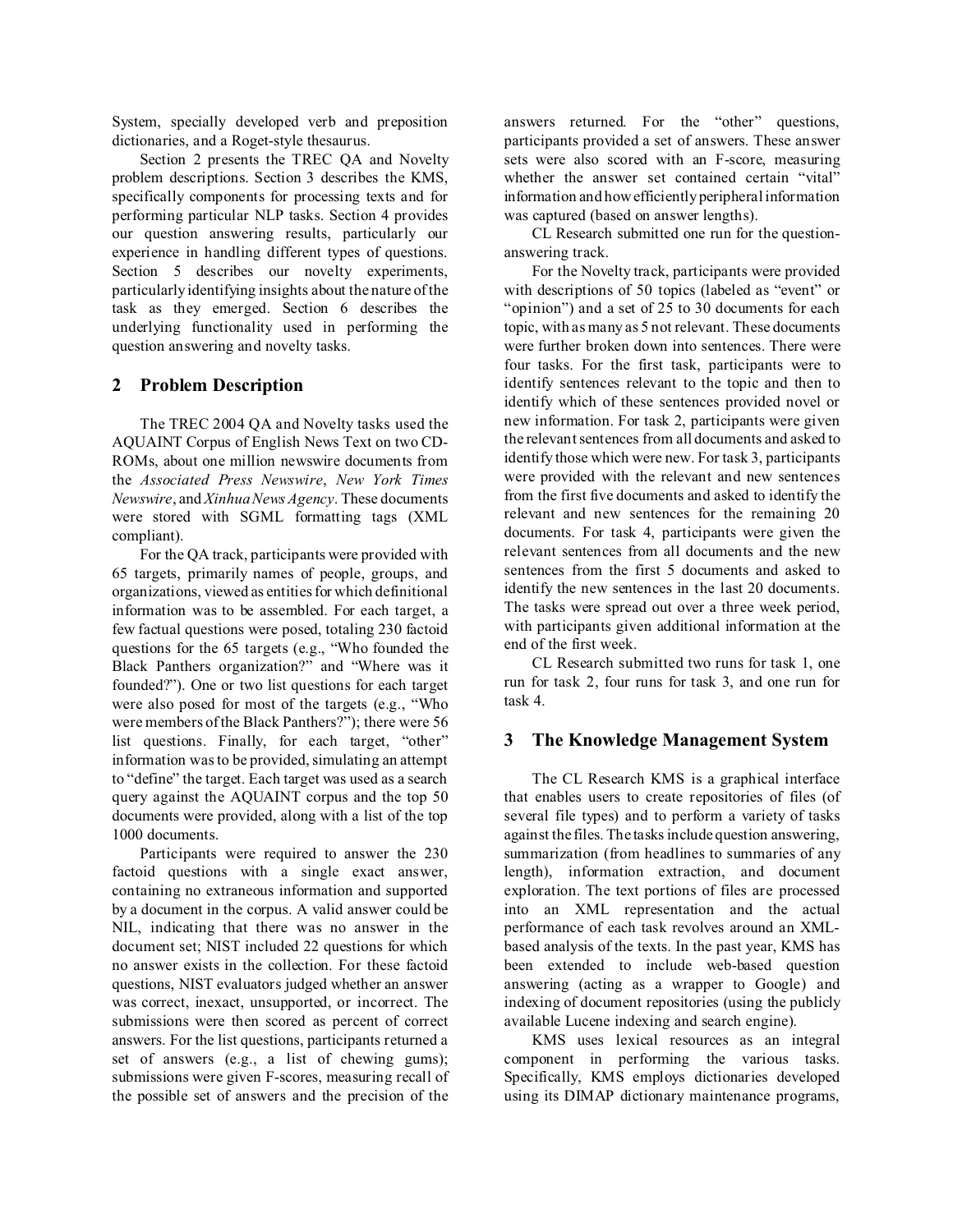available for rapid lookup of lexical items. CL Research has created DIMAP dictionaries for a machine-readable version of the *Oxford Dictionary of English*, WordNet, the Unified Medical Language System (UMLS) Specialist Lexicon (which provides a considerable amount of syntactic information about lexical items), *The Macquarie Thesaurus*, and specialized verb and preposition dictionaries. These lexcial resources are used seamlessly in a variety of ways in performing various tasks, described in more detail below.

KMS consists of a large number of modules. These modules are also used in two additional programs that perform more specialized processing. The DIMAP Text Parser uses the parsing and XMLgeneration components for background processing of large numbers of texts, such as the document sets for the QA and novelty tasks. The XML Analyzer, primarily used to enable detailed examination of XML files for diagnostic purposes, includes special processing routines to perform the novelty task, primarily for mapping NIST sentences to KMS sentences.

When performing a task with KMS, results are maintained in XML representations. For example, all answers to questions are retained and saved answers can be viewed without going through question answering again. Answers include the file they came from, the document within the file, the score, an exact answer, and the sentence from which they were extracted. (During development, as question answering routines are modified, new answer sets replace existing answer sets.)

Improving the performance of KMS in its various tasks requires improved characterization of the texts, development of appropriate strategies for performing the tasks, and the use of efficient mechanisms for evaluating performance. XML provides a convenient formalism for representation and analysis, but this approach involves frequent reformulations to capture and recognize large numbers of linguistic phenomena. Improvements come from first dealing with low-level phenomena, sometimes idiosyncratically, and then, as patterns emerge, from generalizing over several phenomena. In general, improved characterization of linguistic phenomena leads to improved performance.

# **3.1 Text Processing**

As described in previous years (see Litkowski, 2004 and references therein), the text processing component consists of three elements: (1) a sentence splitter that separates the source documents into individual sentences; (2) a parser which takes each sentence and parses it, resulting in a parse tree containing the constituents of the sentence; and (3) a parse tree analyzer that identifies important discourse constituents (sentences and clauses, discourse entities, verbs and prepositions) and creates an XML-tagged version of the document.

The rendition of raw text into XML is not completely accurate. Problems arise from improper sentence splitting, the inability of the parser to handle many sentences, incomplete and inaccurate mapping of the parse output into the underlying data structures, and inaccurate rendition of the underlying data into a complete XML representation. Sentence splitting is over 99 percent accurate. Poor parses occur in about 50 percent of the sentences, but the parse output generally provides chunks (such as noun phrases), so that the various underlying data are reasonably complete. However, only about 75 percent of the underlying is ultimately rendered into XML, primarily as a result of difficulties in handling clauses.

In the past year, two major changes were made in the XML representation. Before, discourse entities were represented solely as units, with various attributes (such as the base form of plural heads or whether it contained an ordinal or degree adjective) in the node for the entire unit. These entities have now been given substructure, identifying and characterizing the component words (adjectives, conjunctions, adverbs, and nouns) and these words have been disambiguated using WordNet. In addition, the possible semantic types of nouns and verbs have been identified, using WordNet's broad semantic groups.

For TREC, there was an XML file for each of the 65 targets in the QA track and for each of the 50 topics in the novelty track. XML tagging of these files resulted in files that were 9.1 times the size of the original documents, up from 6.7 during TREC 2003.

Questions in the QA track and the title, description, and narrative in the novelty track are processed using the same text processing mechanisms. The XML representations of the track "topic" statements are used in performing the question answering or novelty detection. Since these topic statements are not as voluminous as the documents for these topics, they tend to be somewhat smaller and less elaborate in complexity.

The tagging process is in continual development. Improvements arise in the first instance from detecting bugs in the parser, extracting more information from the parse results, and detecting bugs in the creation of the lists for sentences, clauses, noun phrases, verbs, and prepostions. In the second instance, improvements arise from improved use of lexical resources for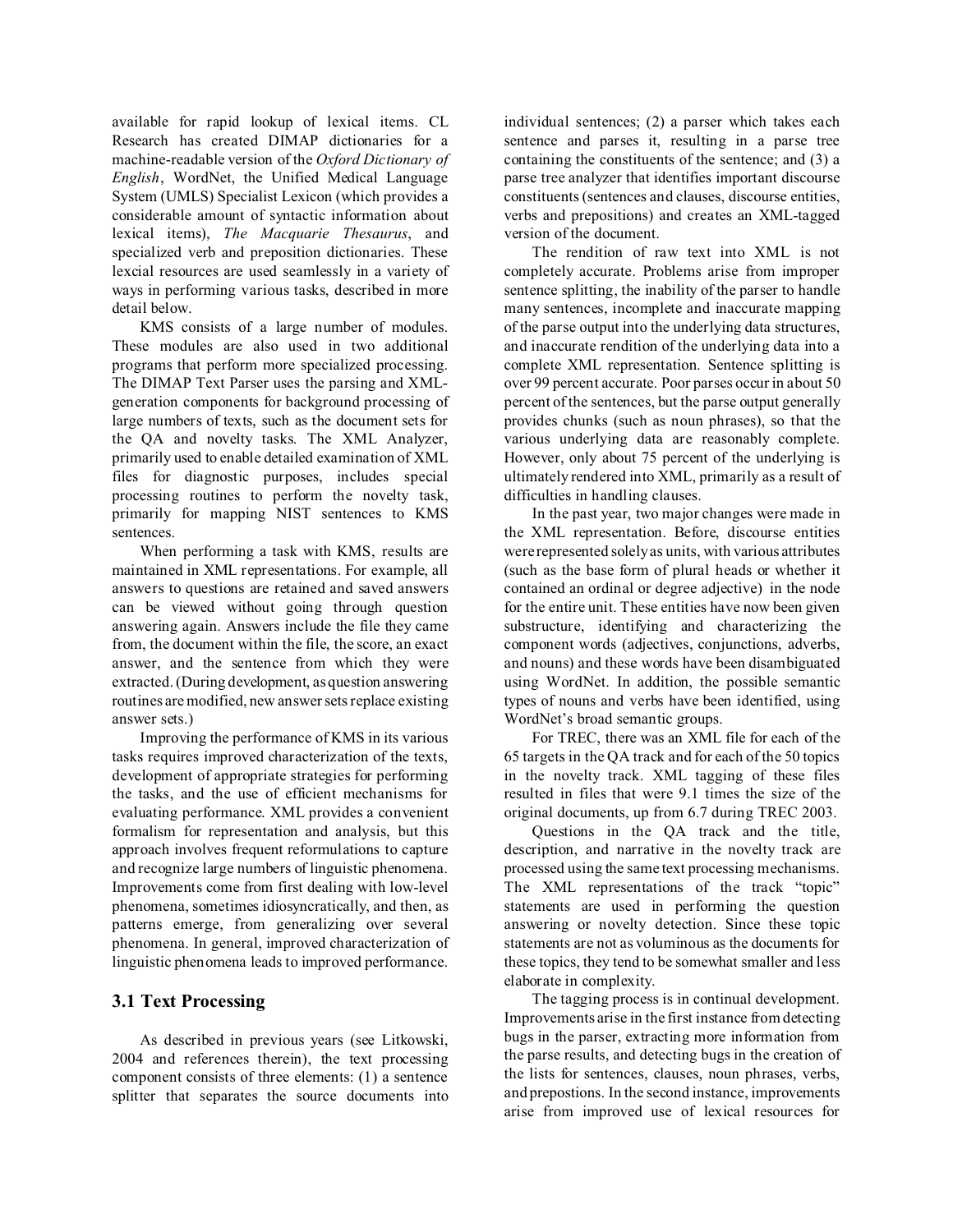characterizing the various elements. Finally, improvements occur as the system is expanded to cover more linguistic phenomena, particularly in characterizing semantic relations between various discourse elements.

# **3.2 KMS Question Answering Strategies**

As indicated above, KMS has been modified to include a wrapper for a Google search. Users can select to have questions answered using a repository of documents or from Google. As with answers against a repository, web answers are maintained in their own file, in this case showing the web address of the document answering the question. KMS can use the TREC question set and have them submitted to Google, or a user can pose any question and the question is saved in a repository of questions.

Answering a question using Google (or any webbased search engine) goes through a slightly different strategy than against a repository. The main difference is how the question is analyzed and formulated for submission to Google. Given the breadth of the Internet, there is a strong likelihood that a question can be answered using a canonical form. For example, to the "When was John Glenn born?", it is likely that "John Glenn was born" will exist as an exact phrase and that a search for the entire phrase as given will return documents where the displayed Google results will contain the answer.

Each question must be reformulated into an exact query. KMS analyzes the question type and its constituent terms to determine what is likely to be the best form. For the most part, the key transformation involves the placement, number, and tense of the verb. For example, "How did James Dean die?" has to be transformed to "James Dean died". KMS uses the UMLS lexicon for this purpose, since it contains information about the "regularity" of a verb form and how it's various tenses are formed. Special routines are used for "definition" questions (e.g., "What is a cataract?") to make use of Google's "define:" operator.

In answering a question from Google, it is usually unnecessary to go to the source document. In its search results, Google displays a snippet that usually consists of one or two sentences, along with some additional partial sentences. KMS examines the snippet and extracts the whole sentence containing the exact phrase. This single sentence is then treated as a document and is parsed and processed into an XML representation. Since Google usually returns 10 hits per page, the corpus to answer a question usually consists of 10 single-sentence documents. (For definition questions, Google may return many more "documents", each of which is in the form of a definition from some source; a definition may contain more than one sentence, frequently several when the source is a technical glossary.) After extracting these sentences, the usual KMS mechanisms are employed to analyze the questions and extract the answers, with results displayed according to the score for each sentence.

In initial testing of the KMS Google search, using the TREC 2002 and TREC 2003 factoid questions, the number of exact answers, the number of sentences (or passages), and the mean reciprocal ranks were all equivalent or better than CL Research's official results. For example, for TREC 2002 questions, exact answers were obtained for 60 of 500 questions. These results were achieved despite many shortcomings such as cases where no search string was formulated, sentence extraction from the Google results was not made properly, and question answering routines were still in their initial stages of development.

The use of Lucene in KMS is in the preliminary stages of development. Lucene comes into play when KMS is unable to answer a question with the repository, i.e., no answers are generated. In such cases, the search terms are reformulated, based in part on the Google search query, as the search specification for a Lucene query. The query is submitted to Lucene and document numbers are obtained as the answers. These document numbers are compared with those in the repository and the top 5 that are not in the repository are used to create an auxiliary file from the AQUAINT CDs. This file is then parsed and processed into an XML representation and the typical questionanswering routines are invoked in an attempt to answer the question from these new documents. This procedure has not yet been tested on TREC 2002 and TREC 2003 questions, where more than 25 percent of the questions do not have answers in the top 50 documents provided by NIST. In TREC 2004, the procedures using Lucene were invoked in only 9 of the 230 factoid questions and succeeded in providing answers to only 2 of these questions.

# **3.3 Evaluation Mechanisms**

The development and assessment of strategies for question answering and novelty detection using XML representations and lexical resources is quite complex. The process essentially requires a detailed examination of the XML representation of individual sentences to identify discourse structure, syntactic, and semantic characteristics that indicate how an answer might be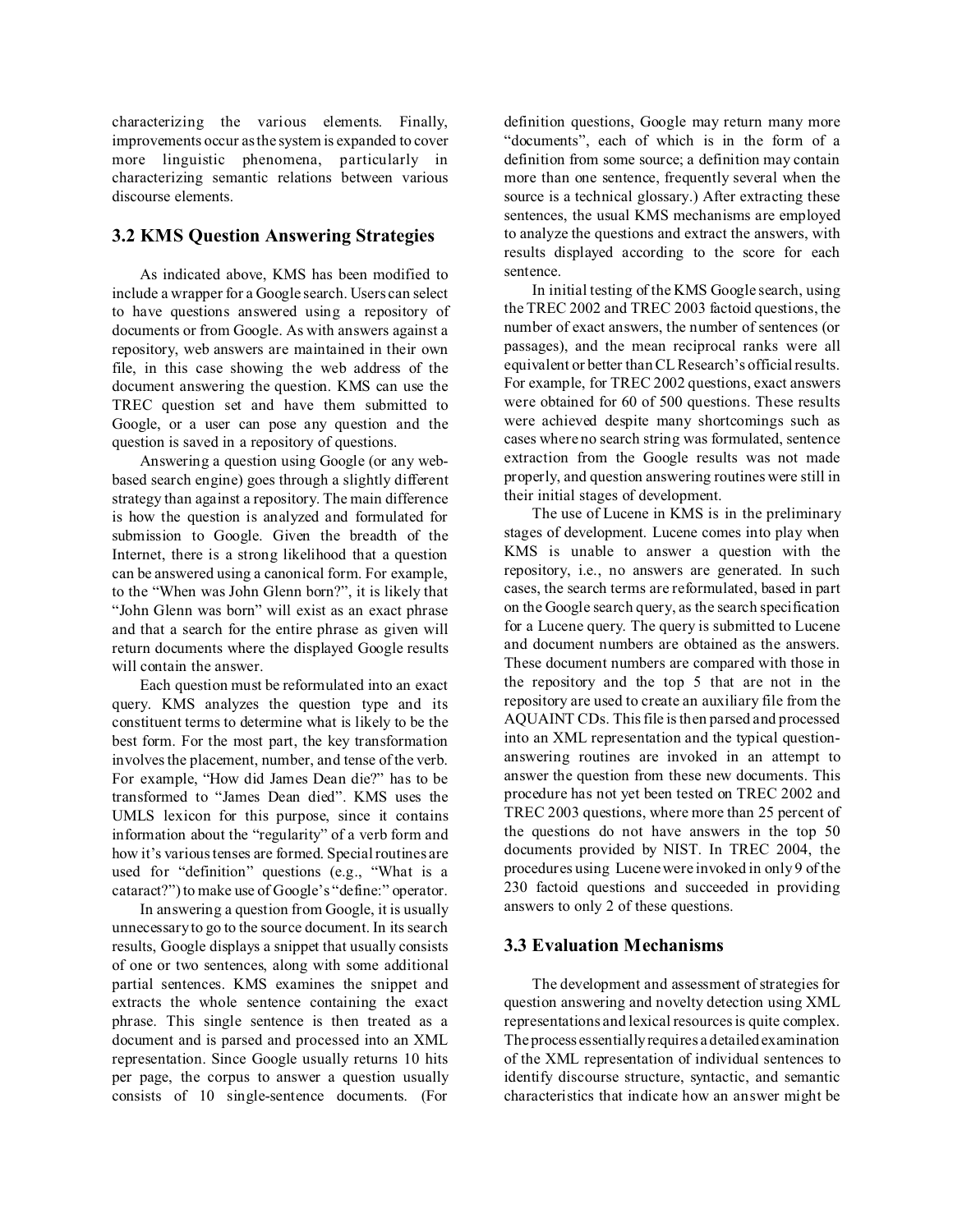extracted or the relevance and novelty of the sentence can be judged. As a result, scoring programs have been constructed to facilitate the development and assessment of strategies. These programs not only provide a mechanism for gauging progress, but since they involve accessing the XML representations of the documents, their continued development also leads to the identification of new procedures that can be incorporated in performing the tasks themselves.

The QA scoring program is centered on the answer patterns (as Perl-compatible regular expressions) developed from the NIST judgment sets. Generally, these are easily developed for factoid and list questions, where exact answers are required, although the NIST-supplied list answers need to be examined for conformance to the judgment set. For definition or "other" questions, the nuggets identified as vital or "okay" seldom reflect the answers judged correct and it is more difficult to develop Perl regular expressions for them. In scoring answers, the program determines whether the answer satisfies the Perl regular expression.

In addition to the answer patterns, this program takes the list of questions and the files of answers as input. As indicated above, the answer files are structured in XML format. For ease of development, questions are subdivided by type, generally corresponding to the automatic identification of question type used in KMS.

Scoring an answer set is based on the NIST question type (factoid, list, or definition). For factoids, the rank and number of answers is provided for both exact and sentence answers. The summary score shows how many exact answers have been obtained in the first position and also computes the mean reciprocal rank of the answers. For list questions, the scoring program shows the number of correct answers, the number of answers returned by KMS, the number of these answers that are correct, the instance precision, the instance recall, and the F-score. For definition or "other" questions, the scoring program shows the number of correct nuggets, the number of answers returned, the number of answers that are correct, the nugget precision, the nugget recall, and the F-score. Since answers to definition questions include both exact answers and the sentences in which they are contained, the scoring program computes these scores for either type. For list and definition questions, the scoring follows the NIST specification and the average F-score over all questions is determined.

The scoring program is also designed to enable more detailed examination of the answers for each question. Clicking on an individual question brings up a display that provides all the details for each question:

the question number, the question, the XPath expression that was used in answering the question, the Google search string that was generated, the list of correct answers, and each answer that was returned by KMS. Each answer shows the score, the document and sentence number, the answer rank, the exact answer, the sentence answer, and whether the answer was judged correct against the Perl patterns. Another button enables the document collection for a question to be examined in full for the presence of the Perl pattern(s). Each sentence of the collection is examined in turn and all sentences containing each pattern are identified with their document and sentence numbers.

The information provided in the scoring program provides the basis for more detailed analysis and more efficient improvement in the KMS routines. The search strings and XPath expressions can be used in the XML Analyzer. The document and sentence numbers can be used to focus on the XML representation for the individual sentence. In addition to aiding development, the scoring program provides feedback to the evolution of KMS. For example, in displaying KMS results, functionality has been added to enable a user to examine the context within which an answer occurs and to look at the detailed XML representation.

As a result of working with the QA scoring program, several issues have emerged with regard to the TREC scoring metrics. By focusing only on the top answers, the overall precision and recall of a system is not assessed. The NIST judgment sets provide (at least an initial) full identification of all the instances in the AQUAINT collection of where answers occur. A more complete assessment of a system's performance would use these as the basis for computing an overall F-score. Such a metric would identify how many instances of correct answers are found; such a metric is important to provide an indication of the confidence a user might place in the answers, as well as allowing the system to estimate how many answers support one another.

The novelty scoring program has been constructed on similar principles. The input to this program consists of the novelty topic file, the answer file identifying documents and sentences judged relevant or novel, and the NIST qrels files containing the assessors' judgments of which sentences are relevant and novel. The scoring corresponds exactly to the Perl script NIST provides for evaluating a run. For each topic, the scoring program shows the number of relevant or novel sentences as judged by the NIST assessors, the number of sentences returned by the system, the number of matches, the precision, the recall, and the F-score. The overall precision, recall, and F-score are also computed.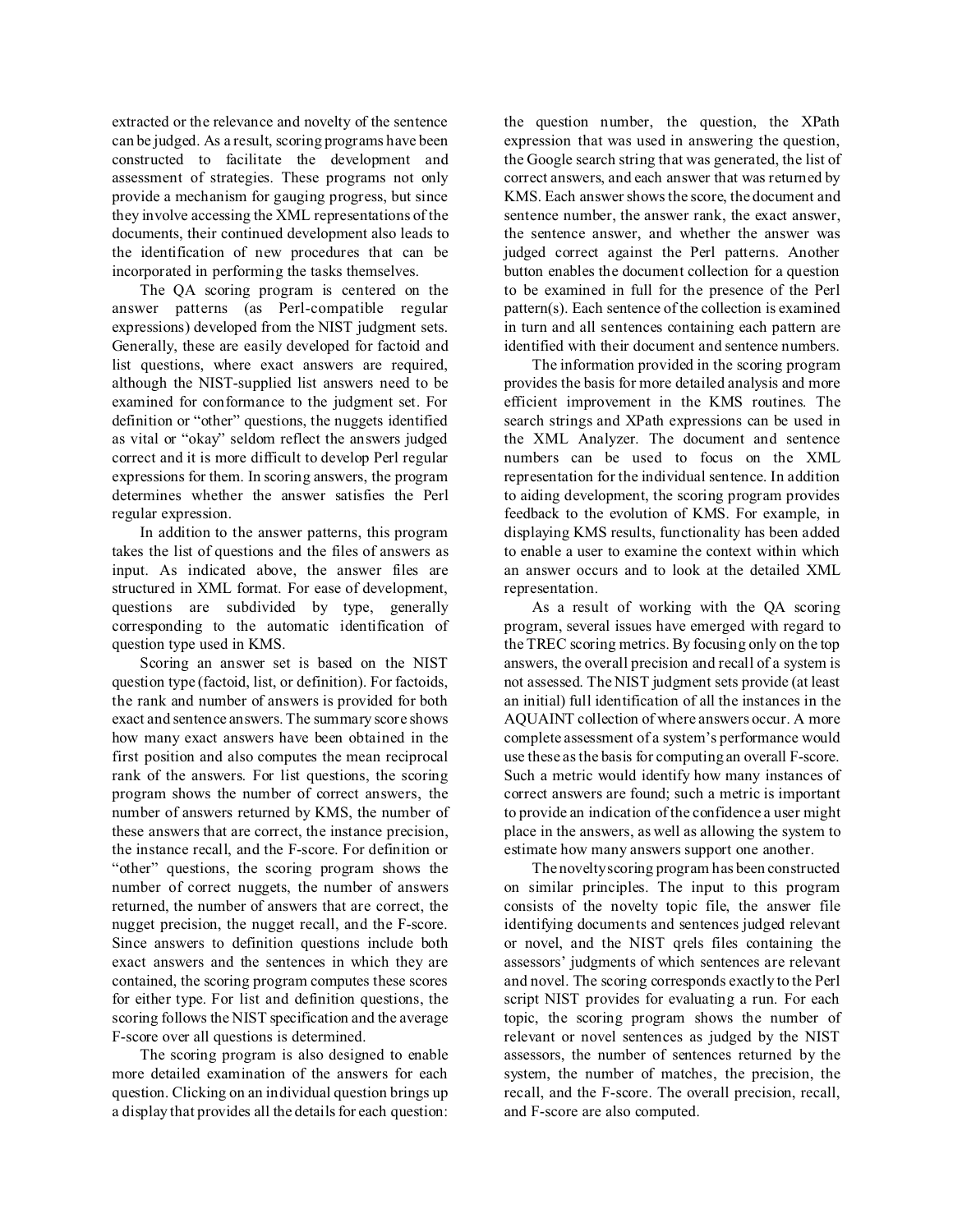Selecting an individual topic uses the NIST topic file to show the topic type, title, description, and narrative. By checking or unchecking options, the scoring program then shows "mistakes" for either the relevant or new assessments. The mistakes include either the sentences that have not been recalled (i.e., recall) or the sentences that have been erroneously included (i.e., precision). These sentences are obtained from the XML representation of the document set corresponding to a topic, and show the document and sentence numbers that can then be used in the KMS development environment. This scoring program will be extended to provide more details on why individual sentences were assessed incorrectly.

# **4 TREC 2004 Question-Answering**

CL Research submitted one run for the TREC 2004 question-answering track. All answers were generated in KMS. The question set provided by NIST was first converted into a form for parsing and processing into an XML representation. The top 50 documents for the 65 targets were also processing into an XML representation. The questions are displayed in KMS, each with a checkbox used to select which questions are to be answered. All questions were selected and answered automatically, generating an answer file as described above. A Perl script was then used to create an answer file in the format required for a QA track submission.

Conversion of the NIST question set involved minor formatting changes (using a different tag set) and a more considerable anaphora replacement algorithm. For TREC 2004, this was performed in a Perl script, rather than attempting to use the potential capabilities of KMS for capturing anaphoric references. The Perl script identified all referring expressions in the questions, including anaphors such as *her*, *it*, and *their* and definite noun phrases such as "the organization." The script kept track of the type of anaphors so that the "other" question could be converted to either "Who is" or "What is". The revised question set was added to KMS as a question list from which question selection could be made.

As described in Litkowski (2004), the question answering process in KMS begins with an analysis of the question. The analysis first assesses the question type and determines whether the surface form indicates that the type can be changed to one that can best be handled by a different set of routines than might at first be indicated. For example, "what cities" would be changed to a **where** question and "what year" would be changed to a **when** question. This assessment is quite principled and is based on an analysis of the head noun in the question element. Specifically, the WordNet file numbers are used to characterize the head noun into one of 25 types. Question analysis also involves identification of a focal noun, a key noun, an expected hypernym of an answer, a key verb, and the types of the other terms used in the question (such as modifiers and quoted material). For some questions, this analysis can be complex. For example, "what kind of community is a kibbutz?" indicates that an answer should have a hypernym of "community".

After the question analysis, a basic XPath expression is created for the question. This XPath expression specifies what a sentence should contain. It indicates that only nodes that are of type **segment** and having a **sent** attribute are to be used, i.e., that sentences are treated as the primary unit of analysis. This specification also identifies words that must be present in the sentence. These words are taken from the focal and key nouns, the hypernym, and other key elements. They are put together as a set of alternatives and thus act as a very minimal filter on acceptable sentences. This specification essentially acts as passage retrieval of sentences from the entire set of documents.

At this point in the question-answering process, further analysis becomes question-type specific. The basic XPath expression is customized to look for (primarily) specific types of discourse entities (nodes of type **discent**) in the set of sentences. In some cases, the specification asks for verbs (nodes of type **verb**) or prepositions (nodes of type **semrel**). In all cases, some further restrictions are placed on the content or attributes of the node.

For questions containing ordinal or degree modifiers, the discourse entity might be required to have an ordinal or degree modifier (**ord** or **deg** attributes, regardless of the value of these attributes). The specification might require a specific syntactic role (**synrole** equal to *subj*). Frequently, the specific value of the **discent** node or its **antecedent** may be required; an exact match may be specified or the value may require only that a specific word be part of the value. In some cases, the specification may require a **discent** that has a **synrole** of *subj* preceding a **verb** having a value or **base** equal to the key verb. In general, however, this last level of specification is proving to be too restrictive, requiring that an answer adhere to a detailed set of requirements. Instead, less restrictive specifications are made, relegating the identification of the more specific requirements to the analysis performed in evaluating potential answers.

After the basic XPath expression has been refined based on the question type, the query is submitted to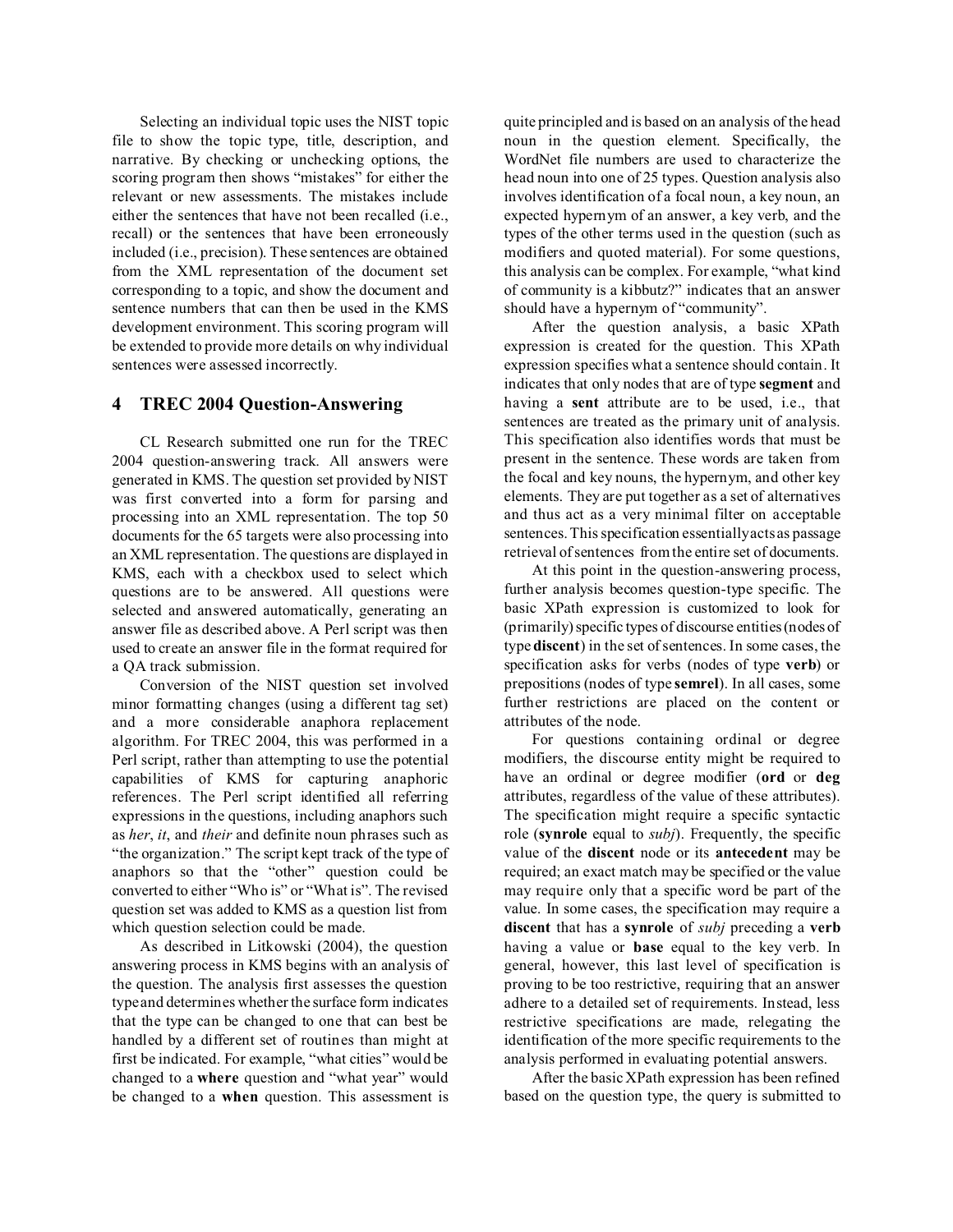the document set and a set of potential answers is obtained. These answers are sent to question-type specific routines for detailed analysis (described in Section 6). Each potential answer is scored and a decision is ultimately made to keep or discard it. Each answer to be kept is evaluated finally for whether it duplicates an existing answer. Finally, the various characteristics of the answer are assembled into an array of answers, sorted by score, and including the document and sentence numbers and the exact and sentence answer. After all potential answers are evaluated, the final answer set is constructed, displayed in KMS, and saved to the answer file.

Table 1 shows the summary score for the CL Research QA run, along with the median score for all participating teams, broken down by major question type. The table also shows the current score based on changes made to KMS after the official results were provided in late September.

| <b>Table 1. Summary Score</b> |                            |         |         |                |  |
|-------------------------------|----------------------------|---------|---------|----------------|--|
|                               | "Other"<br>Factoid<br>List |         |         |                |  |
|                               | (0.170)                    | (0.184) | (0.094) | <b>Overall</b> |  |
| Official                      | 0.161                      | 0.239   | 0.064   | 0.156          |  |
| Current                       | 0.191                      | 0.239   | 0.106   | 0.182          |  |

As can be seen, CL Research scored somewhat higher than the median for the "other" component and somewhat less for the factoid and list components, which have since been improved slightly to above the medians. These results are considerably improved over CL Research's performance in TREC 2003 with an overall score of 0.075. This improvement was achieved with only about 80 hours of effort in modifying the core QA routines. The improvement to the current level was made with an additional 20 hours of effort. As will be described in Section 6, the improvements have come from the development of new mechanisms for manipulating and analyzing the XML representation. These new mechanisms have generally been developed in routines for analyzing specific question types, and have not yet been applied, where possible, to other question types. As indicated below, considerable opportunity still remains for exploiting the XML approach to question answering.

Tables 2 and 3 show the official and improved scores for the factoid questions by question type. The improvements in Table 3 indicate the procedure followed in making changes to KMS, viz., working on question types that have the lowest score until they are no longer the lowest.

| <b>Table 2. Factoid Questions (Official)</b> |                |         |          |            |  |
|----------------------------------------------|----------------|---------|----------|------------|--|
| <b>Ouestion</b>                              |                |         |          |            |  |
| <b>Type</b>                                  | <b>Number</b>  | Correct | Accuracy | <b>MRR</b> |  |
| How                                          | 3              | 0       | 0.000    | 0.000      |  |
| HowMany                                      | 20             | 2       | 0.100    | 0.150      |  |
| HowMeas                                      | 8              | 0       | 0.000    | 0.000      |  |
| HowMuch                                      | 2              | 0       | 0.000    | 0.000      |  |
| WhatIs                                       | 39             | 4       | 0.103    | 0.109      |  |
| WhatNP                                       | 35             | 7       | 0.200    | 0.219      |  |
| WhatVP                                       | 6              |         | 0.167    | 0.167      |  |
| When                                         | 57             | 13      | 0.228    | 0.270      |  |
| Where                                        | 28             | 4       | 0.143    | 0.168      |  |
| Who                                          | 4              | 0       | 0.000    | 0.000      |  |
| WhoIs                                        | 15             | 0       | 0.000    | 0.013      |  |
| WhoVP                                        | 11             | 3       | 0.273    | 0.273      |  |
| Why                                          | $\mathfrak{D}$ | 0       | 0.000    | 0.000      |  |
| Total                                        | 230            | 34      | 0.148    | 0.171      |  |

| <b>Table 3. Factoid Questions (Improved)</b> |                |                |          |            |  |  |
|----------------------------------------------|----------------|----------------|----------|------------|--|--|
| <b>Ouestion</b>                              |                |                |          |            |  |  |
| <b>Type</b>                                  | Number         | Correct        | Accuracy | <b>MRR</b> |  |  |
| How                                          | 3              |                | 0.333    | 0.333      |  |  |
| HowMany                                      | 20             | $\overline{2}$ | 0.100    | 0.150      |  |  |
| HowMeas                                      | 8              | 1              | 0.125    | 0.125      |  |  |
| HowMuch                                      | 2              | 1              | 0.500    | 0.500      |  |  |
| WhatIs                                       | 39             | 4              | 0.103    | 0.109      |  |  |
| WhatNP                                       | 35             | 7              | 0.200    | 0.219      |  |  |
| WhatVP                                       | 6              | 1              | 0.167    | 0.167      |  |  |
| When                                         | 57             | 13             | 0.228    | 0.270      |  |  |
| Where                                        | 28             | 4              | 0.143    | 0.168      |  |  |
| Who                                          | 4              | 1              | 0.250    | 0.250      |  |  |
| WhoIs                                        | 15             | 2              | 0.133    | 0.161      |  |  |
| WhoVP                                        | 11             | 3              | 0.273    | 0.273      |  |  |
| Why                                          | $\mathfrak{D}$ | 1              | 0.500    | 0.500      |  |  |
| Total                                        | 230            | 41             | 0.178    | 0.202      |  |  |

#### **5 TREC 2004 Novelty**

Our participation in the Novelty track had two main components, one implementing special procedures to handle the various tasks, and the other implementing the procedures for actually performing the tasks. Our procedures were largely unchanged from those used in TREC 2003, except for the use of verbs in addition to discourse entities in identifying the relevance of sentences and the use of a test for communication verbs when "opinion" was part of the narrative specification.

In order to allow KMS to process the Novelty texts and build XML representations for them, we first added wrappers to the NIST provided texts to make them XML compliant. We then processed the files with KMS. Similarly, we added wrappers to the topic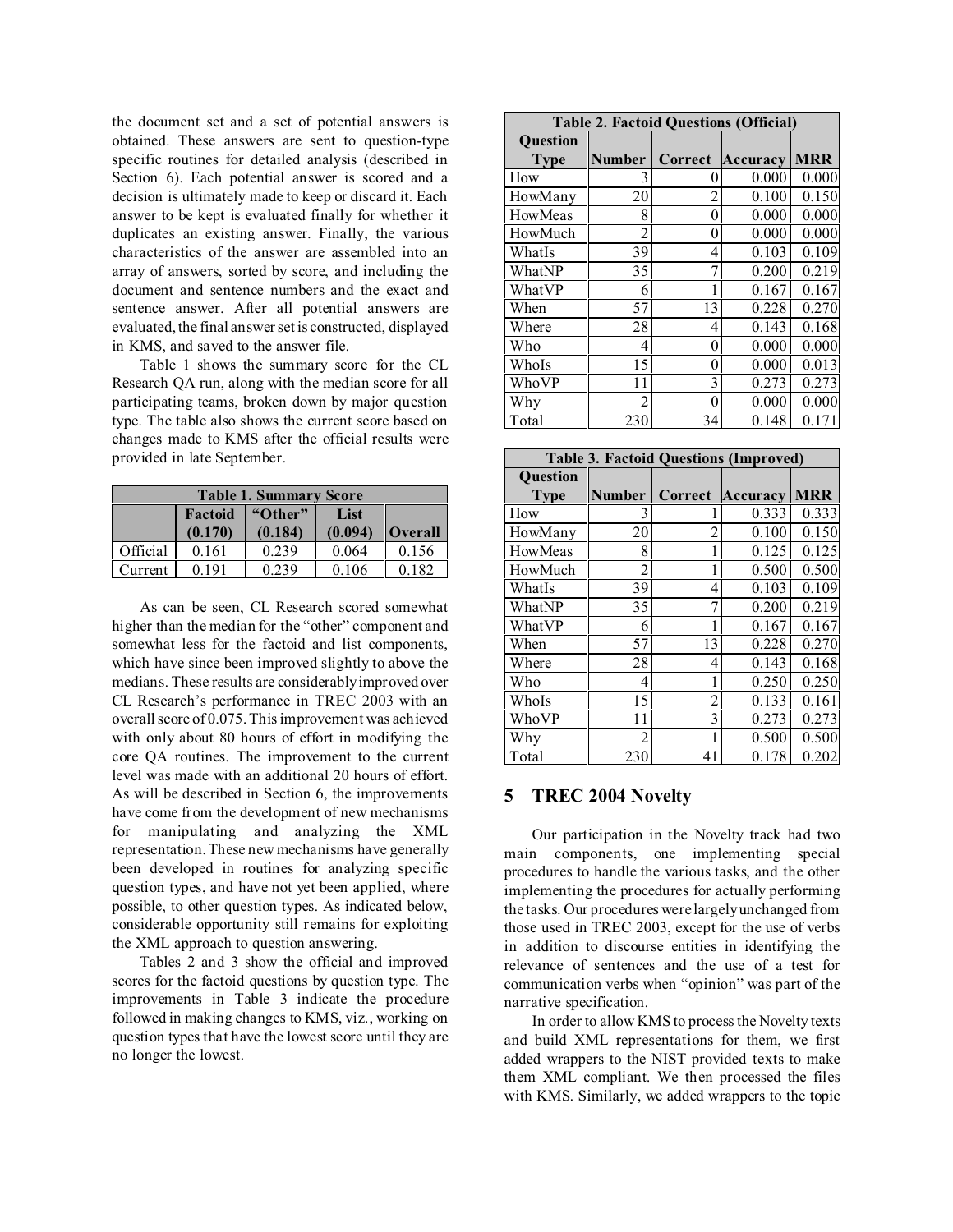file to make it XML compliant, and then processed it with KMS, processing as text the title, description, and narrative fields. For tasks 2, 3, and 4, we converted the NIST-provided qrels files of relevant and new sentences into XPath expressions that would select the corresponding sentences from the XML versions of the NIST texts.

# **5.1 Determination of Relevance**

The basic relevance judgment for a sentence was determined by examining its discourse entities and antecedents if a discourse entity had an antecedent (anaphors, coreferents, or definite noun phrases). Each word, except words on a stop list, was compared to the list of words obtained from the topic. Verbs in the topic specification were also used (in their base form). When the topic specification indicated that the topic type was "Opinion" or when an Event topic type included a word that asked for opinions, a test was made on verbs in the sentences to determine if they were "communication" verbs, as identified by WordNet. The basic criterion for selection of a sentence as relevant was whether a sentence had two or more hits.

For task 1, the basic criterion was applied using all information from the title, the description, and the narrative. When a sentence in the topic description contained the word "irrelevant" or "not relevant", words in the sentence were removed from the list for measuring hits. One run used two or more hits and the other required three or more hits.with one run using only the title, one run using the title and the description, and a third run using the title, the description, and the narrative (with words in sentences containing the word "irrelevant" or the phrase "not relevant" excluded from the list). A fourth run used all the information as in the third run but required three or more hits. (In TREC 2003, we had used varying amounts of information, but found that using all information provided the best overall results, so we eliminated those distinctions in TREC 2004.)

For task 3, where relevant sentences were provided for the first five documents, a frequency list was developed for words in discourse entities or antecedents. The total number of words in this list was also determined. For each sentence, a frequency score was computed as the sum of the frequency count for all word in the sentence on the frequency list divided by the total number of words on this list. Then, the basic criterion was modified. Sentences with two or more hits were still selected as relevant, but also sentences with a frequency score greater than a specified level were also selected as relevant. For task 3, four runs were submitted based on different frequency scores, 0.01, 0.02, 0.03, 0.04, and 0.05. The lower scores allow more sentences, thus increasing recall.

# **5.2 Determination of Novelty**

Once a set of sentences had been selected as relevant, they were considered in order to determine novelty. Sentences that were exact duplicates were first eliminated. Next, each discourse entity was evaluated for novelty against an accumulating list of all unique discourse entities encountered thus far. Again, antecedents were used in preference to the actual discourse entity for anaphors, coreferents, and definite noun phrases that had a non-empty antecedent attribute. If a discourse entity from the current sentence being evaluated was not found, it was added to the growing history list and the sentence was accepted as novel. In evaluating a discourse entity, if all of its words were present in a discourse entity already on the history list, the candidate was viewed as old information. If all discourse entities in a sentence were present on the history list, the sentence being evaluated was characterized as overlapping with prior information and thus eliminated from the set of novel sentences.

For task 1, the novel sentences were selected from the relevant sentences that had been determined as described above. For task 2, where all relevant sentences were given, only these were considered in determining novelty; this task thus provides a reasonable characterization of the novelty component by itself. For task 3, the novel sentences were selected from among a wider set than those used in task 1, since these were conditioned by the greater recall of relevance sentences; sentences from the qrels provided for the first five sentences were removed from consideration for novelty. For task 4, we submitted the same results as for task 2, since our novelty routines at this time contained no processing that would take into account sentences that had been identified as being novel; the submission only removed sentences from the first five documents.

# **5.3 Novelty Track Results**

For the Novelty track, we submitted two runs for task 1, one run for task 2, for runs for task 3, and one run for task 4; our submissions for tasks 2 and 4 were identical.

Our results for Task 1 are shown in Table 4 for relevance and Table 5 for novelty.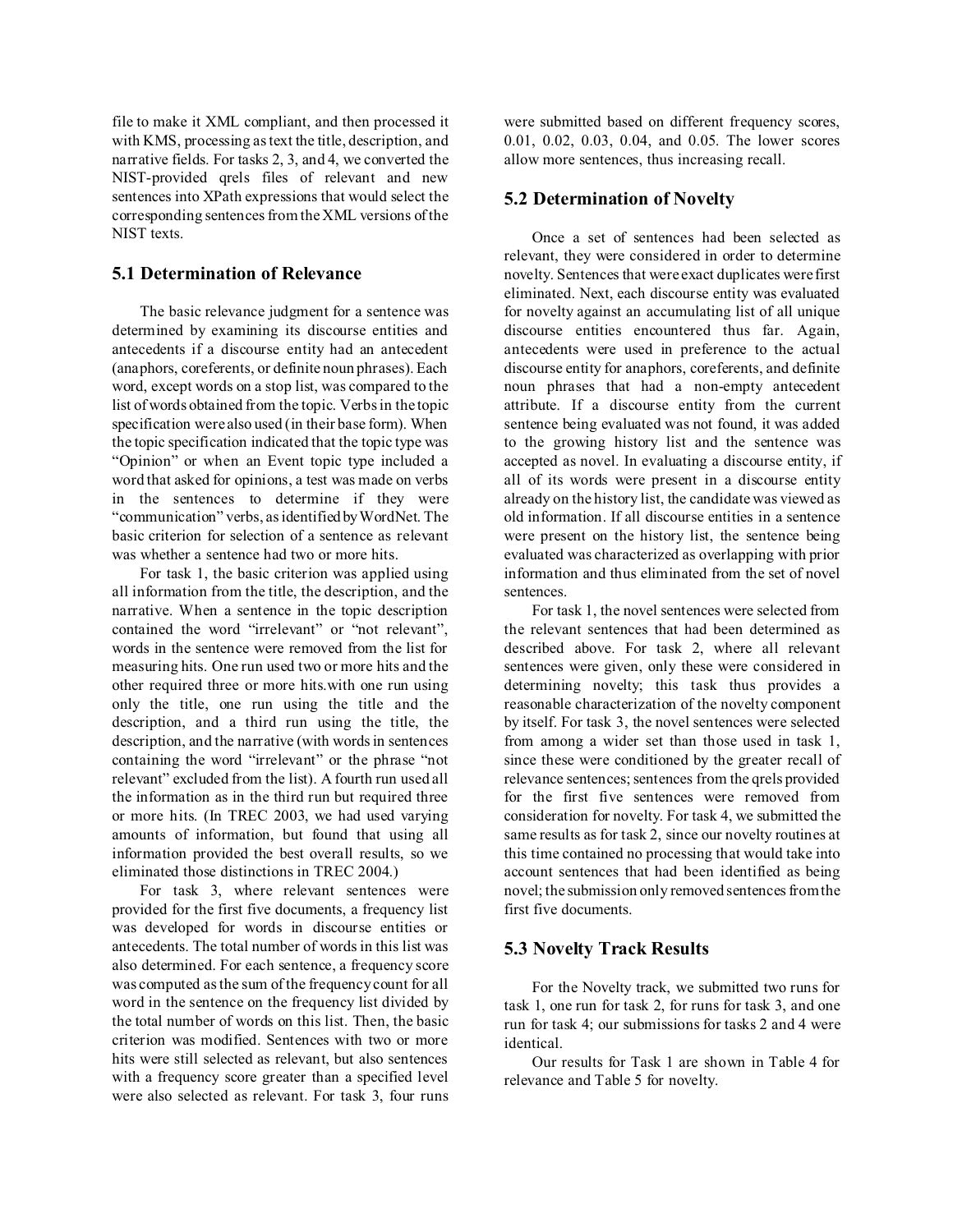| Table 4. Task 1 (Relevance)                         |      |      |       |  |
|-----------------------------------------------------|------|------|-------|--|
| <b>Precision</b><br><b>F-Score</b><br>Recall<br>Run |      |      |       |  |
| $ch(04n)$ 1h2                                       | 0.33 | 0.68 | 0.394 |  |
| clr04n1h3                                           | 0.37 | 0.50 | 0.367 |  |

Last year, the comparable run to clr04n1h2 received a precision of 0.69, a recall of 0.45, and an F-score of 0.483. The comparable run to clr04n1h3 received a precision of 0.72, a recall of 0.24, and an F-score of 0.316.

| Table 5. Task 1 (Novelty)                           |      |      |       |  |
|-----------------------------------------------------|------|------|-------|--|
| <b>F-Score</b><br><b>Precision</b><br>Run<br>Recall |      |      |       |  |
| ch(04n1h2)                                          | 0.15 | 0.62 | 0.216 |  |
| chr04n1h3                                           | ດ 17 | 0.46 | 0.213 |  |

Last year, the comparable run to clr04n1h2 received a precision of 0.50, a recall of 0.40, and an F-score of 0.410. The comparable run to clr04n1h3 received a precision of 0.51, a recall of 0.24, and an F-score of 0.278.

For task 1, our best run received an F-score of 0.394 for relevant sentences and 0.216 for new sentences; this was higher than the median of 0.379 for relevant sentences and 0.193 for novel sentences. The second run had a lower score than the median for relevance, but was still higher than the median for novelty. These results clearly demonstrate that the more restrictive run requiring three or more hits had a significantly lower recall.

The results for task 1 changed quite significantly for TREC 2004 compared with TREC 2003. In tuning our system with TREC 2003 topics, we had increased our performance to a level in the top four for both relevance and novelty. This was achieved primarily through a considerable increase in recall, without too much of a decrease in precision. While the change in recall held firm in TREC 2004 (over 0.20 improvement), precision descreased dramatically. Although we did not have the detailed precision and recall for other participants in TREC 2004, the overall F-scores for all participants declined significantly. It is likely that this dramatic decrease stems from the sharply reduced number of relevant and novel sentences identified in TREC 2004, from 15557 to 8343 for relevant sentences and 10226 to 3454 novel sentences. It would seem that the NIST assessors became more familiar with the novelty task and were more demanding in accepting sentences as relevant and novel. This suggests that systems will correspondingly need to achieve comparable levels of specificity.

Our results for Task 2 are shown in Table 6. Run clr04n2 is our official submission, and run clr04n2a is a revised submission.

| Table 6. Task 2 (Novelty)                           |      |      |       |  |
|-----------------------------------------------------|------|------|-------|--|
| <b>Precision</b><br><b>F-Score</b><br>Recall<br>Run |      |      |       |  |
| clr04n2                                             | 0.28 | 0.93 | 0.410 |  |
| clr04n2a                                            | በ 45 | 0.86 | በ 574 |  |

Last year, the comparable run to clr04n2 received a precision of 0.71, a recall of 0.91, and an F-score of 0.788. In examining our results for run clr04n2, we observed that the number of sentences returned (13047) considerably exceeded the number of relevant sentences provided in the qrels (8343). We found that this arose from code that had not been removed and that had expanded the reduced set identified by the qrels back to the original full set of sentences. After removing this code and scoring the revised run, our results were changed significantly, up to the level of the average F-score for all participating teams.

Notwithstanding the change from the revised run, our results are still significantly lower than those achieved in TREC 2003. Again, the decline in performance arises primarily from the lower precision.

Our results in Task 3 are shown in Table 7 (relevance) and Table 8 (novelty).

| Table 7. Task 3 (Relevance) |                  |        |                |  |  |
|-----------------------------|------------------|--------|----------------|--|--|
| Run                         | <b>Precision</b> | Recall | <b>F-Score</b> |  |  |
| chr04n3h1f1                 | 0.30             | 0.85   | 0.405          |  |  |
| chr04n3h1f2                 | 0.30             | 0.85   | 0.405          |  |  |
| chr04n3h2f1                 | 0.31             | 0.81   | 0.404          |  |  |
| chr04n3h2f2                 | 0.32             | O 78   | 0.410          |  |  |

Last year, the best run for Task 3 received a precision of 0.48, a recall of 0.77, and an F-score of 0.541. Again, our results show that our efforts to improve recall were offset by significant declines in precision.

| Table 8. Task 3 (Novelty)                    |      |      |       |  |  |
|----------------------------------------------|------|------|-------|--|--|
| Precision<br><b>F-Score</b><br>Recall<br>Run |      |      |       |  |  |
| chr04n3h1f1                                  | 0.13 | 0.77 | 0.203 |  |  |
| chr04n3h1f2                                  | 0.13 | 0.77 | 0.203 |  |  |
| chr04n3h2f1                                  | 0.13 | 0.73 | 0.206 |  |  |
| chr04n3h2f2                                  | 0.14 | በ 71 | 0.209 |  |  |

Last year, the best run for Task 3 comparable run to clr04n2 received a precision of 0.33, a recall of 0.73, and an F-score of 0.408. It is possible that the low scores on novelty were affected by the errant code, but we have not yet rerun this submission to examine this possibility.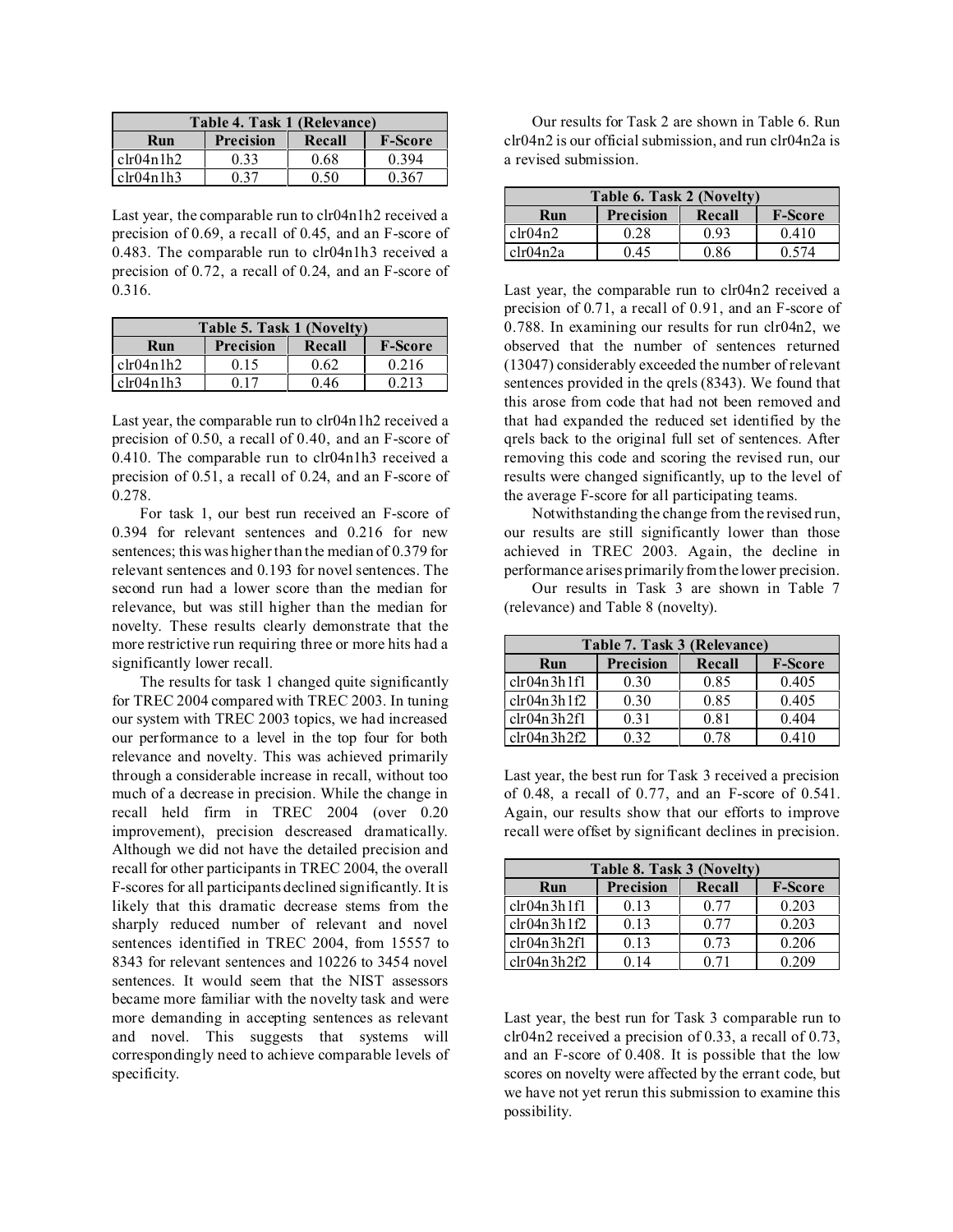Our results for the relevance portion of Task 3 were all higher than the median of all participants (0.376). For novelty, our results were slightly lower than the median for all runs.

Our resutls for Task 4 are shown in Table 9.

| Table 9. Task 4 (Novelty)                           |      |      |       |  |
|-----------------------------------------------------|------|------|-------|--|
| <b>Precision</b><br><b>F-Score</b><br>Run<br>Recall |      |      |       |  |
| clr04n4                                             | 0.22 | በ ዓን | 0.332 |  |

Last year, our results for Task 4 received a precision of 0.53, a recall of 0.91, and an F-score of 0.655. Again, we are certain that the errant code significantly affected our precision, since the number of sentences identified as novel (13011) is much larger than the number identified as relevant.

# **6 Functions Supporting Evaluation**

As indicated above, evaluation of potential answers for both question answering and novelty is performed in individual functions that are specific to the type of question or the assessment of relevance or novelty (which is subsumed under KMS' summarization routines). Within each of these broad functions, various low-level functions are used to add or deduct points from scores that eventually determine whether an answer is retained or discarded. These functions can be grouped into (1) XML functions, (2) linguistic functions, (3) dictionary access functions (DIMAP and WordNet), (4) summarization functions, and (5) miscellaneous functions.

# **6.1 XML Functions**

Basic XML functions are used to maneuver around the XML trees representing the documents and to examine characteristics of nodes in the tree. The development environment provides several of these functions, the most important of which is used to select nodesets using XPath expressions. The XPath expressions may be applied from any given node in the XML trees, perhaps starting from the root node, and frequently used in examining the child nodes of other specific nodes, such as sentence nodes. XPath expressions are used for selecting sentence nodes (passage retrieval) and selecting sentence elements (clauses, discourse entities, verbs, prepositions), frequently specifying attribute names and values. Usually, routines are implemented for iterating over the nodesets.

While XPath expressions may be used for a variety of other tests, simple functions are used instead to accomplish these objectives. Two basic functions ask whether a node is of a given type and whether a given node has a particular attribute and value. Two other basic functions obtain the value of a node (i.e., its text) or the value of an attribute. Another commonly used function is used to identify the sentence node from one of its children, such as a discourse entity that is being evaluated as a potential answer. Retrieving the sentence node facilitates examination of the context surrounding the node being evaluated. Another common function retrieves the document number and sentence containing a given node. While this function is used essentially in providing an answer, it is also used to compile lists of document numbers and sentence numbers (such as in summarization).

#### **6.2 Linguistic Functions**

Linguistic functions are combinations of basic XML functions used to test or retrieve other elements in a sentence. They usually begin with a particular node in the XML representation and examine characteristics of the particular node or examine its child nodes (if it is a composite node) or its siblings (i.e., words or nodes before or after the given node).

One group of functions perform basic syntactic tests. One function tests whether a verb is active or passive. Some simple linguistic functions retrieve the subject or object of a verb or look for a prepositional phrase of a given type in relation to a verb or noun phrase. For example, for a **WhoVP** question ("Who wrote  $X$ ?"), if the verb is passive, the author might be sought in a prepositional phrase beginning with "by".

Functions that test for appositives are commonly used. These functions may look for appositives following a noun phrase or may look to see if the current node is in an appositive and modifies a noun phrase that should be the answer. Appositives may be identified in many ways, including *that*, *who*, *or*-appositives, comma-delimited phrases, and parentheticals, either tagged as such or using string pattern matches. As indicated above, the potential answers submitted to the evaluation routines for particular question types are frequently the focal point of the evaluation, and they may be replaced by a new node, such as an appostive.

Some linguistic functions look for the specific strings in the surrounding text, such as the phrase "such as" or a comma followed by an "or". A function is used for copular verbs to retrieve the noun phrase following the verb. Another verb function obtains the the verb and following noun phrase and modifiers of the noun phrase (such as "won five Olympic medals").